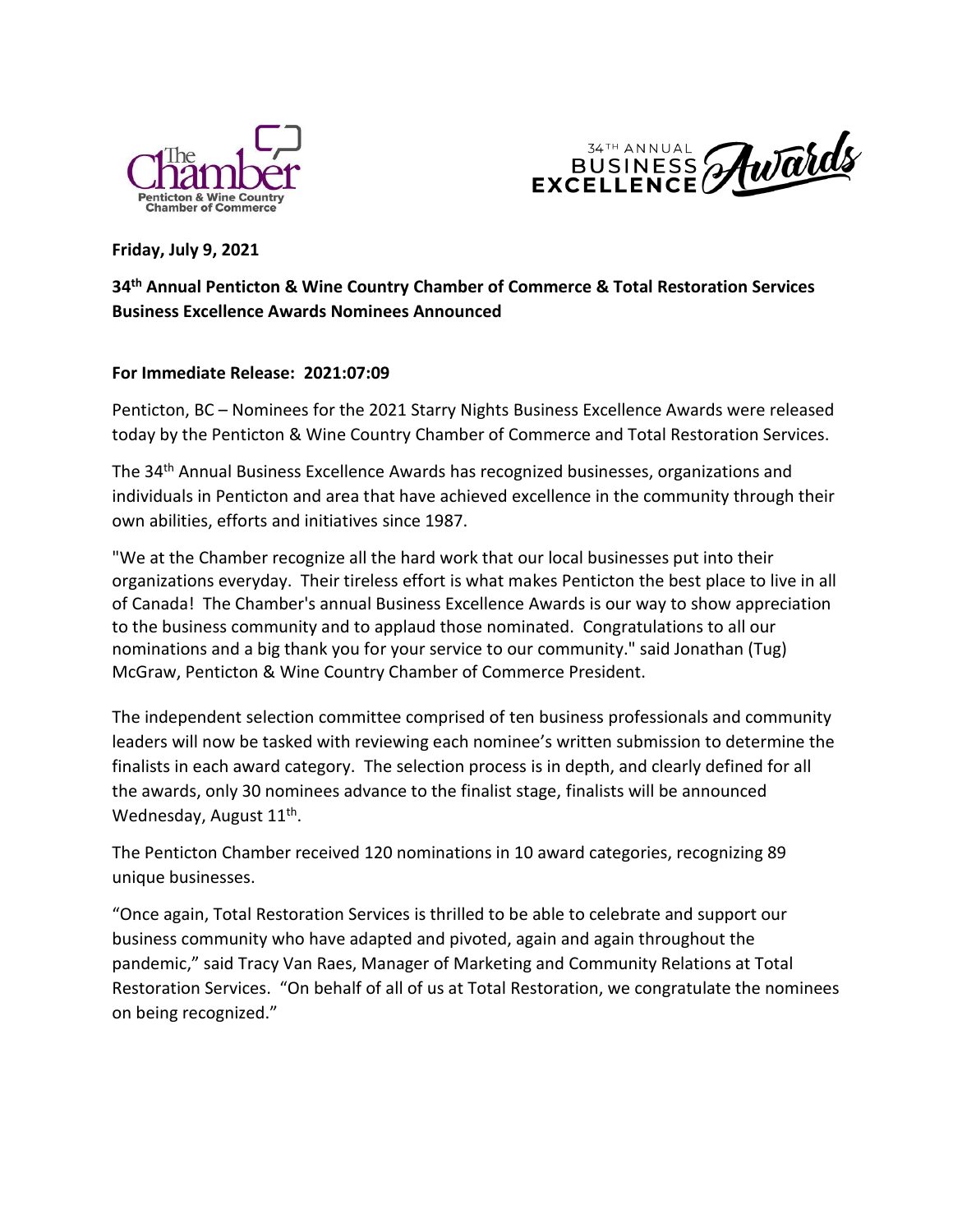**34th Annual Business Excellence Awards Nominees** (Note: not all nominees are eligible for the categories for which they were nominated for)

### **Adaptation & Resilience Excellence – sponsored by Downtown Penticton Association**

BRODO Kitchen Hoodoo Adventure Co Lisa Borba Hair Studio Modern PURAIR Okanagan Lakefront Resort Red Dragon Consulting South Okanagan Immigrant and Community Services (SOICS) South Okanagan Women in Need Society (SOWINS) The Hamlets at Penticton

### **Business Leader of the Year – sponsored by TD Canada Trust**

| Lee Agur            | <b>Bad Tattoo Brewing Co</b>                            |
|---------------------|---------------------------------------------------------|
| Paul Ash            | Neighbourhood Auto Body Ltd                             |
| Cherry Fernandez    | South Okanagan Immigrant and Community Services (SOICS) |
| Neil MacDonald      | Sun Life Financial - Financial Dream Solutions Inc      |
| Lee & Kevin Smith   | Kettle Valley Memorial                                  |
| <b>Pieter Smits</b> | Farm Gate Winery                                        |

## **Business of the Year – sponsored by Community Futures Okanagan Similkameen**

Guerard's Fine Furniture Maison Mulnati Slimline Manufacturing Summerland Seniors Village - Retirement Concepts Sun Life Financial - Financial Dream Solutions Inc The Nest Total Restoration Services Inc

#### **Community Support Excellence – sponsored by Penticton Western News**

Barry Beecroft Fuel Distributors Ltd Graphically Hip Ideal Energy Solutions Ltd Nautical Dog Café Parker's Chrysler Dodge Jeep Ltd Total Restoration Services Inc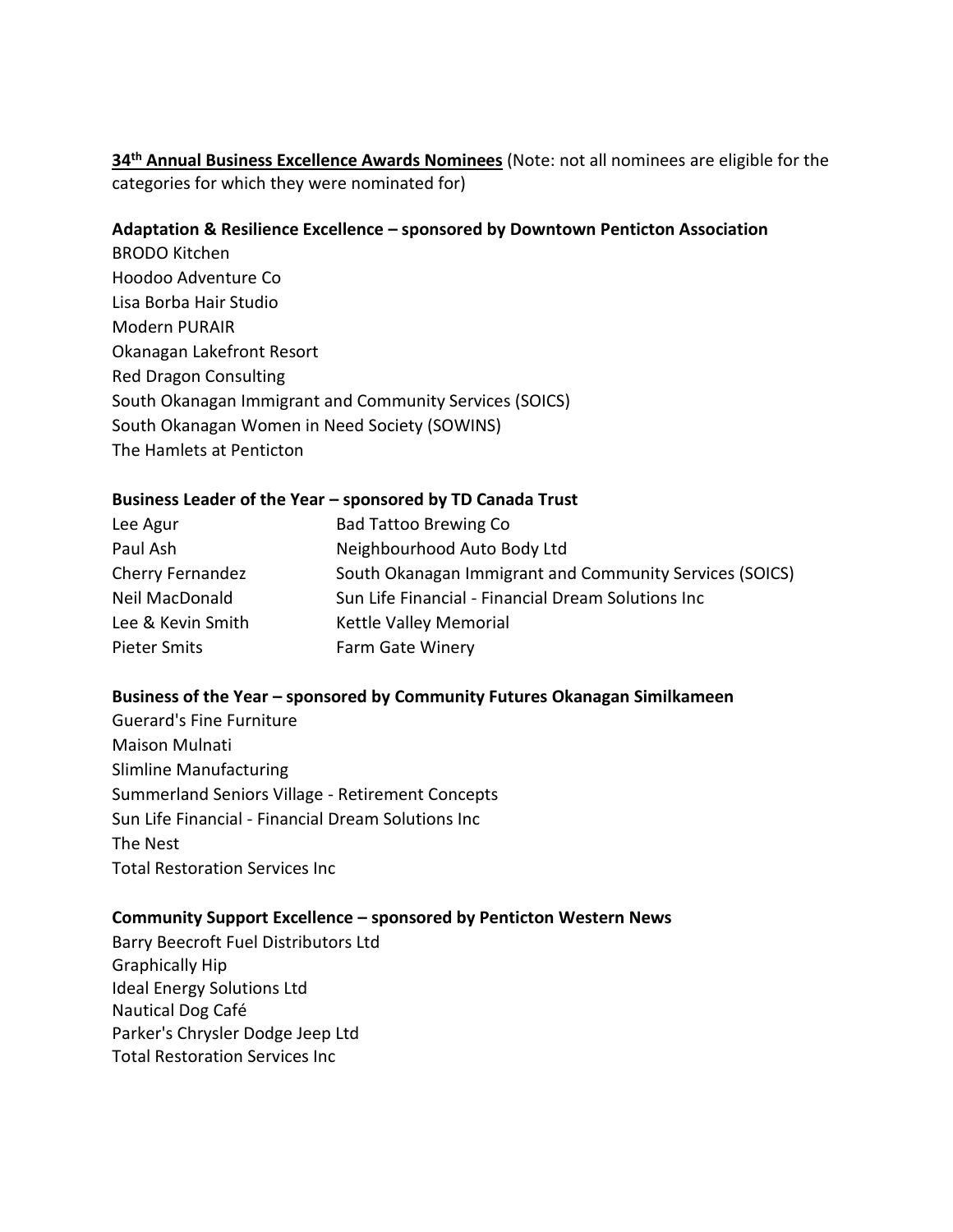#### **Hospitality Excellence - sponsored by Travel Penticton**

Buy the Sea Seafoods Eskala Mountain Sports Jeffer's Fryzz Lachi Fine Indian Cuisine Skaha Rock Adventures Ltd Slackwater Brewing The Book Shop The Nest

#### **New Business Award – sponsored by Valley First, a division of First West Credit Union**

Below the Ankle BigCat Contracting Blackwell Construction FitFlex Training Just Bin Cleaned Loki's Garage Long-Haggerty Chartered Professional Accountant Meeples and Milkshakes Board Game Café Robins Plumbing and Drain Cleaning Simply Keto Inc VLS Developments Wild Ginger Asian Cuisine

#### **Not for Profit – sponsored by Omland Heal Chartered Professional Accountants**,

Fraternal Order of Eagles Ha Ha Ha Kidzfest Keep the Cold Off Penticton Foundation Okanagan Similkameen Neurological Society (OSNS) Child & Youth Development Centre OneSky Community Resources Ooknakane Friendship Centre Penticton Art Gallery South Okanagan Similkameen Brain Injury Society South Okanagan Similkameen Volunteer Centre YMCA of Okanagan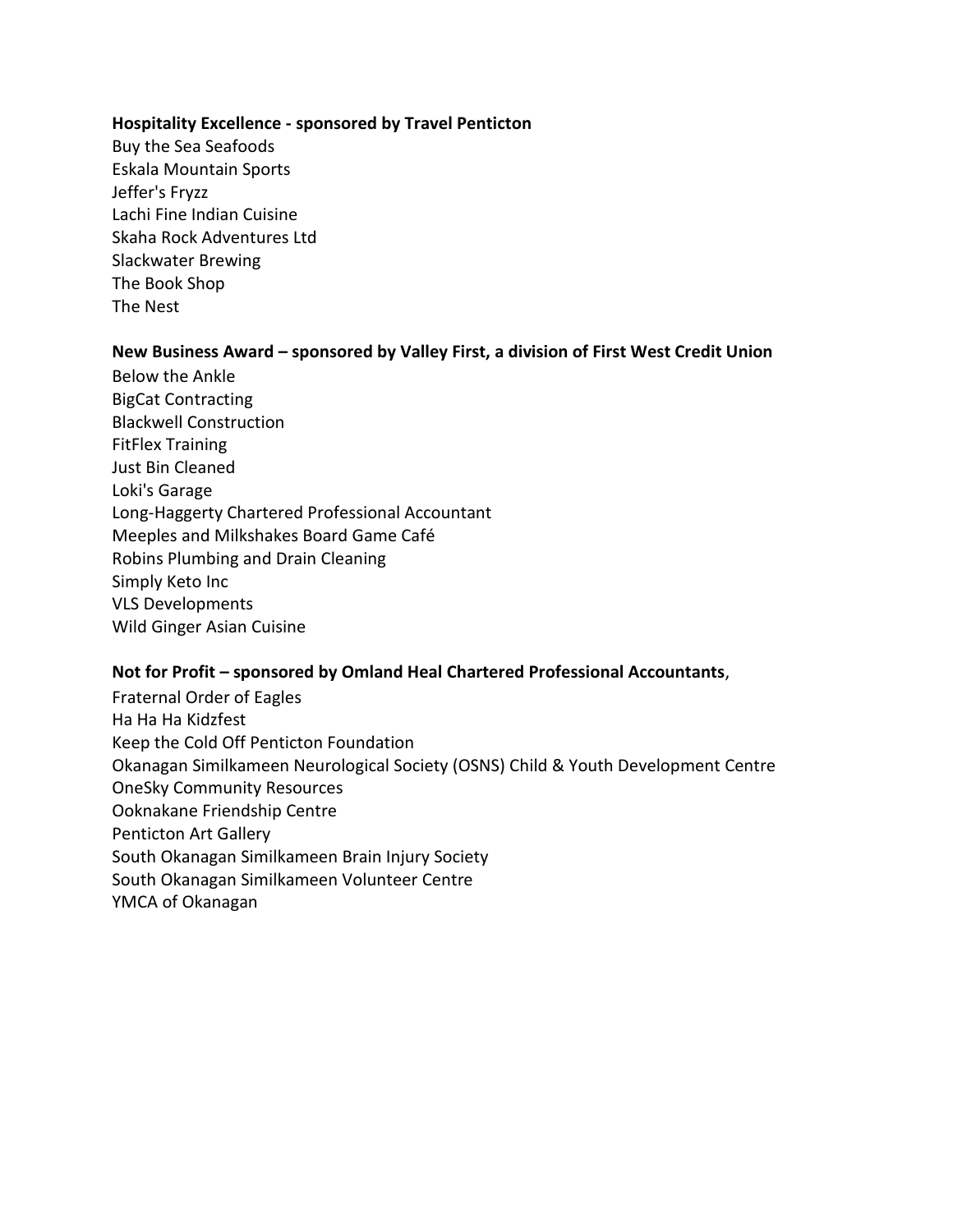#### **Service Excellence – sponsored by Greyback Construction**

- BigCat Contracting
- Carls Flower Co
- Community Futures Okanagan Similkameen
- Fountain Tire Ltd
- Grizzly Springs Water Co Ltd
- Guerard's Fine Furniture
- Lachi Fine Indian Cuisine
- Lasting Impressions by Amelia
- LockWorks Inc.
- Messiers Concrete & Landscaping
- Penticton Meals on Wheels
- Polish Bistro
- South Okanagan Immigrant and Community Services (SOICS)
- The Nest
- The Restaurant at Poplar Grove
- Tin Whistle Brewing Co

## **Workplace Culture Excellence – sponsored by SOICS**

CoWork Penticton Ginza Sushi & Poke Michael Hill Jeweler Ltd Nautical Dog Café The UPS Store Tim Hortons

## **Young Professional of the Year – sponsored by JCI Penticton & Graphically Hip**

| <b>Cameron Betts</b> | <b>Betts Electric Ltd</b>           |
|----------------------|-------------------------------------|
| Cassandra Ford       | <b>Grizzly Springs Water Co Ltd</b> |
| Sterling-Rae King    | <b>Okanagan Nation Alliance</b>     |
| Rob Ratcliffe        | The Restaurant at Poplar Grove      |
| Nicolette Rodriguez  | YMCA of Okanagan                    |
| <b>Hollie Tayal</b>  | <b>Modern PURAIR</b>                |
| Sarah Tucker         | <b>Graphically Hip</b>              |
| Jamela Van Steinburg | <b>VLS Developments</b>             |
| Lindy Warnock        | <b>Nomad Penticton</b>              |